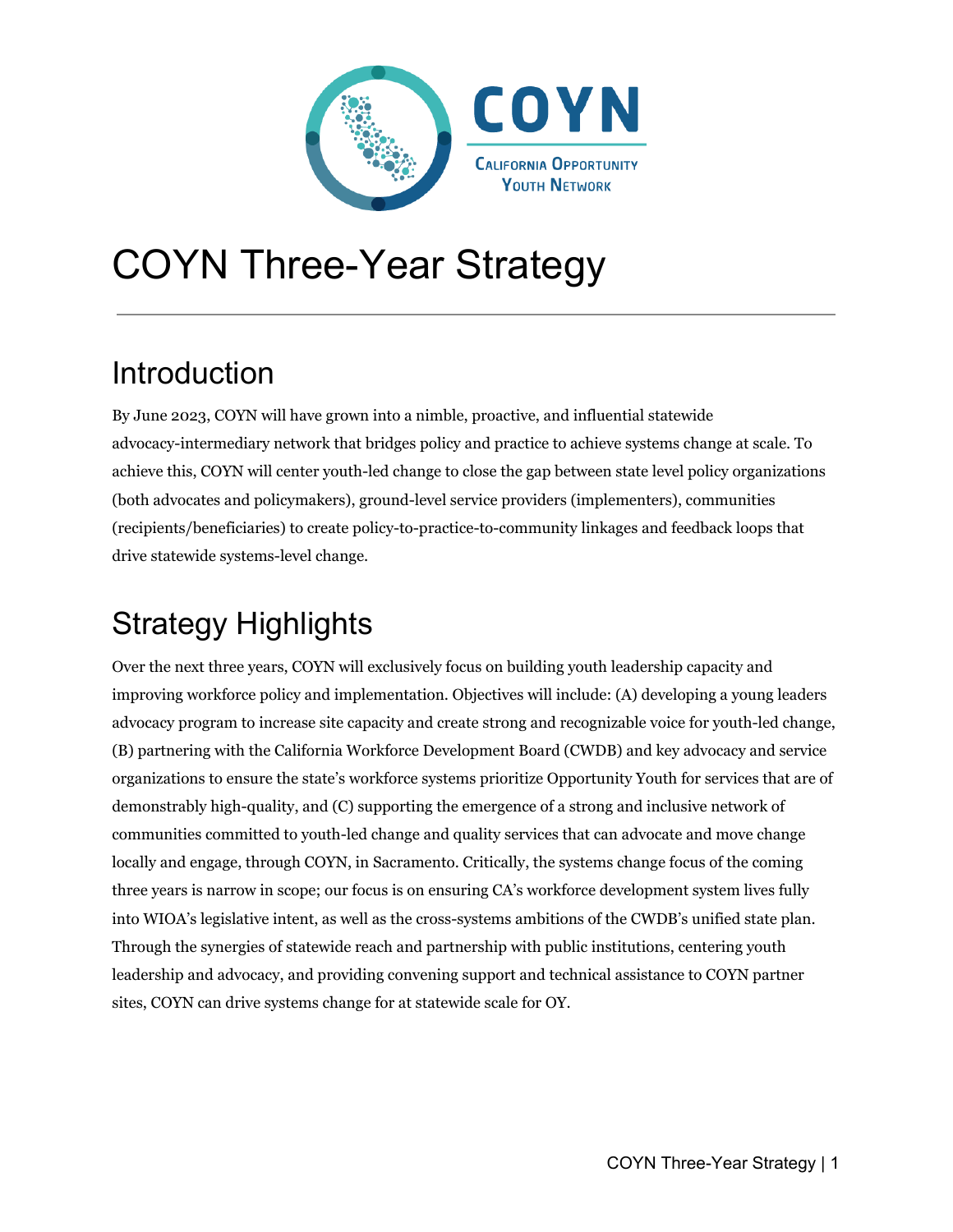### High Level Timeline

Through the June 2023, COYN expects the following priorities to shape our efforts:

#### 1. **Collaborative Infrastructure** Solidify governance, learn how to lead and activate policy responses as a network, establish strategic partnerships, and grow the network and build the brand. **2019-2020**

#### 2. **Build Advocacy Muscle**

Deepen partnerships with policy organizations and CWDB to support development of WIOA waiver to prioritize system impact youth, including the codification of a youth-centric, trauma-responsive practice model based on Los Angeles's P3 work; initiate collaboration with select local workforce boards to improve youth programming and service delivery; and deepen engagement on HRTP initiatives. Partner with young leaders to trace the outlines of meaningful youth partnership, including designing a COYN Policy & Advocacy Fellowship program.

#### 3. **Lift Up Young Leaders**

Formalize resources for youth-led organizing and policy development, through implementation of the COYN Policy & Advocacy Fellowship program. Continue WIOA access and quality work in partnership with CWDB through the launch of a statewide community of practice.

#### **4. Support Youth-Led Change & Connect Policy and Practice 2022-2023**

Cement system for engaging young leaders in policy development and advocacy in partnership with CWDB and other system level actors to craft legislation, and drive implementation and program design that includes the expertise of young leaders at all stages.

**2020-2021**

**2021-2022**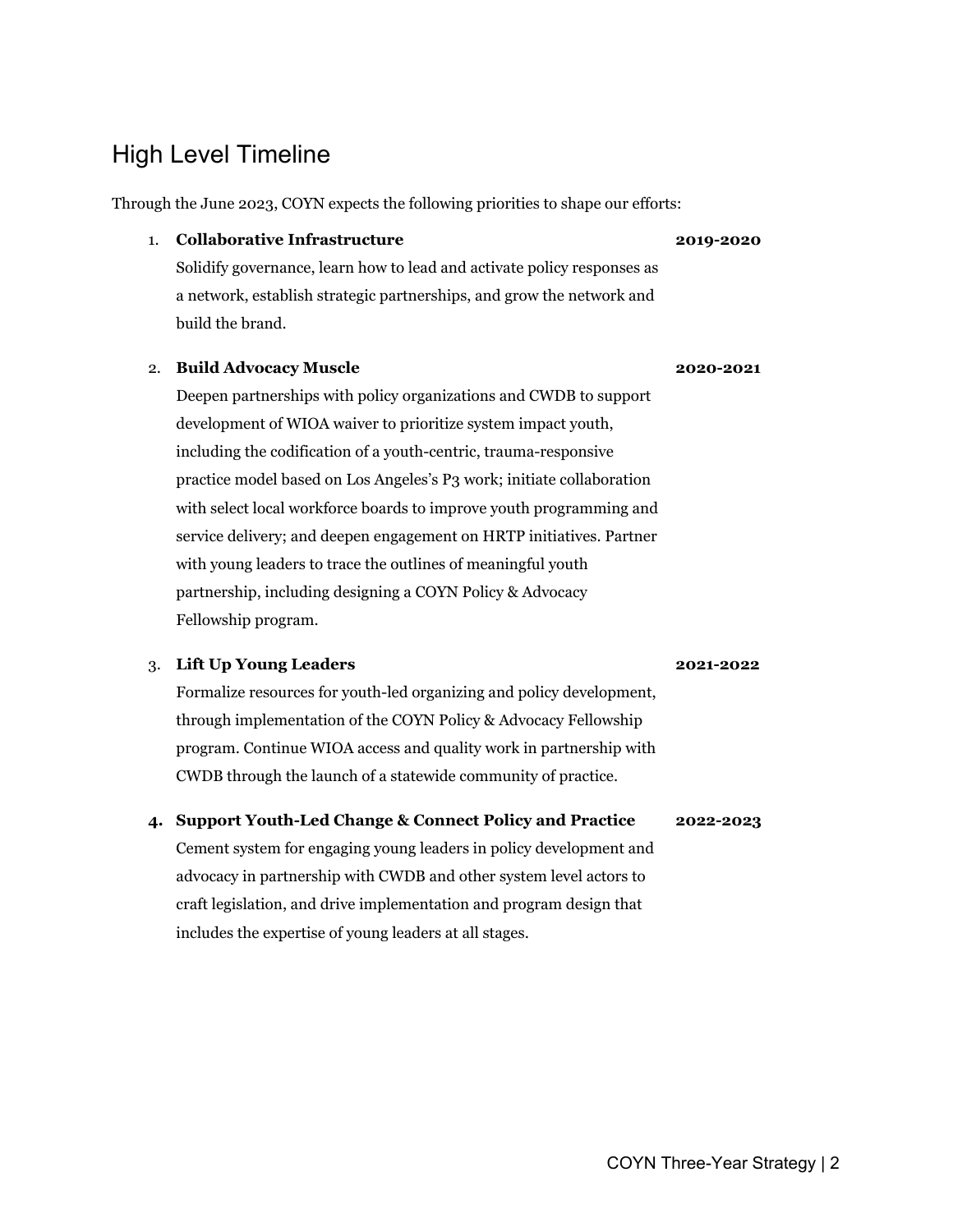# About COYN

COYN formed in 2015 when the five California communities that were inaugural members of the Aspen Institute's Forum for Community Solutions, Opportunity Youth Incentive Fund (now the Opportunity Youth Forum) began to regularly convene to build connections and share information. COYN's formation reflected the recognition that to achieve equitable economic and educational outcomes for youth and young adults it is necessary to address structural and systemic issues through policy and advocacy.

COYN was established with the underpinning belief that through a network structure we can behave as a single larger entity increasing our power to affect change and support shared learning in this emerging field. COYN will facilitate statewide organizing and policy advocacy to remedy systemic inequities affecting Opportunity Youth across California.

## Five Key Concepts of the Strategy

#### COYN is an advocacy-intermediary

COYN can add the most value by bridging the gap between local collaboratives and statewide policymakers. COYN will focus on building the capacity to develop and advance policies that support Opportunity Youth, while activating local collaboratives to engage in coordinated local and state-wide policy advocacy. COYN will do this with an intention to center young leaders in all local and state advocacy efforts.

#### COYN is a network of networks

COYN is explicit in its intention to be a network of networks, and this means COYN only seeks members that are collaborative backbones, coalition leads, and/or network intermediaries. COYN's membership has always been structured as organizational, but for maximum network effect, COYN will exclusively aim to partner with other networks.

### COYN requires a high floor of member participation

In moving toward a network of networks orientation, COYN will need to maintain piercing clarity on expectations of membership and roles and responsibilities, to ensure a diffuse network is able to activate consistently and act as a single entity to achieve systemic change. This clarity is crucial to ensure partner coalition leads are not cannibalized, and domains are respected. COYN will more explicitly codify membership with specific behavioral definitions around the necessary threshold of participation in order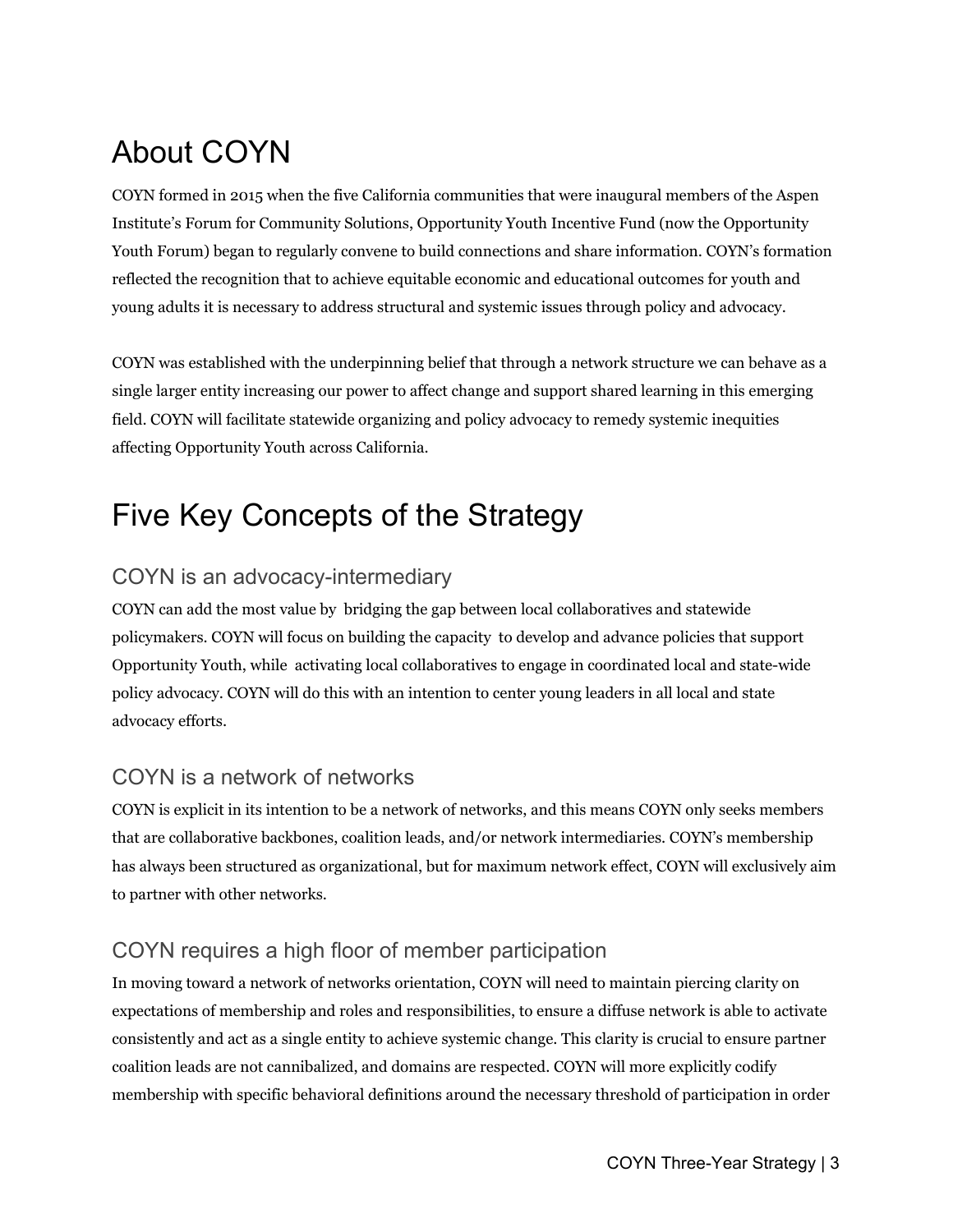to add value as a reliable policy advocacy-intermediary that can activate young leaders and communities in support of policy changes that advance equity.

#### COYN will stay narrowly focused on workforce development

WIOA is the only federal resource stream that specifically targets the workforce development needs of Opportunity Youth, recognizing the value of employment experiences and the opportunity to develop and expand services, supports, and experiences that cross institutional boundaries and help weave together experiences in a young person's developmental trajectory. The legislative intent of WIOA points to the opportunity and imperative to position WIOA resources and the workforce development system at the intersection of the K-12 and postsecondary education systems as a critical bridging resources for vulnerable populations, and as the binding agent that can connect the totality of the career pathways ecosystem. Further, other federal and state investments in K-12 and community college in the form of the federal Perkins program and the CA Strong Workforce program point to this very notion. Improving the effectiveness of the workforce system can have a catalyzing effect on the other systems that Opportunity Youth interact with and need to be more responsive.

#### COYN will formalize statewide with advocacy partnerships

COYN is best positioned to partner with established advocacy organizations that have relationships and infrastructure in Sacramento to develop, influence, and advance policymaking. COYN adds value by connecting those organizations to voices and perspectives from the field and on-the-ground advocates who can inform policy and be activated in support of advocacy initiatives.

### Important Goals/Milestones

### Achieve policy victory though legislation co-sponsorship *August 2020*

COYN is currently co-sponsoring state-level legislation (SB 1103) with the GRACE Institute and End Child Poverty in California campaign. Achieving a meaningful legislative victory will enhance COYN's reputation and strengthen our ability going forward to develop and coordinate further support and lift up policy solutions from partners on the ground. COYN members should be ready to catalyze action in local communities in support of this goal over summer 2020.

### Establish policy alignment with the CWDB *December 2020*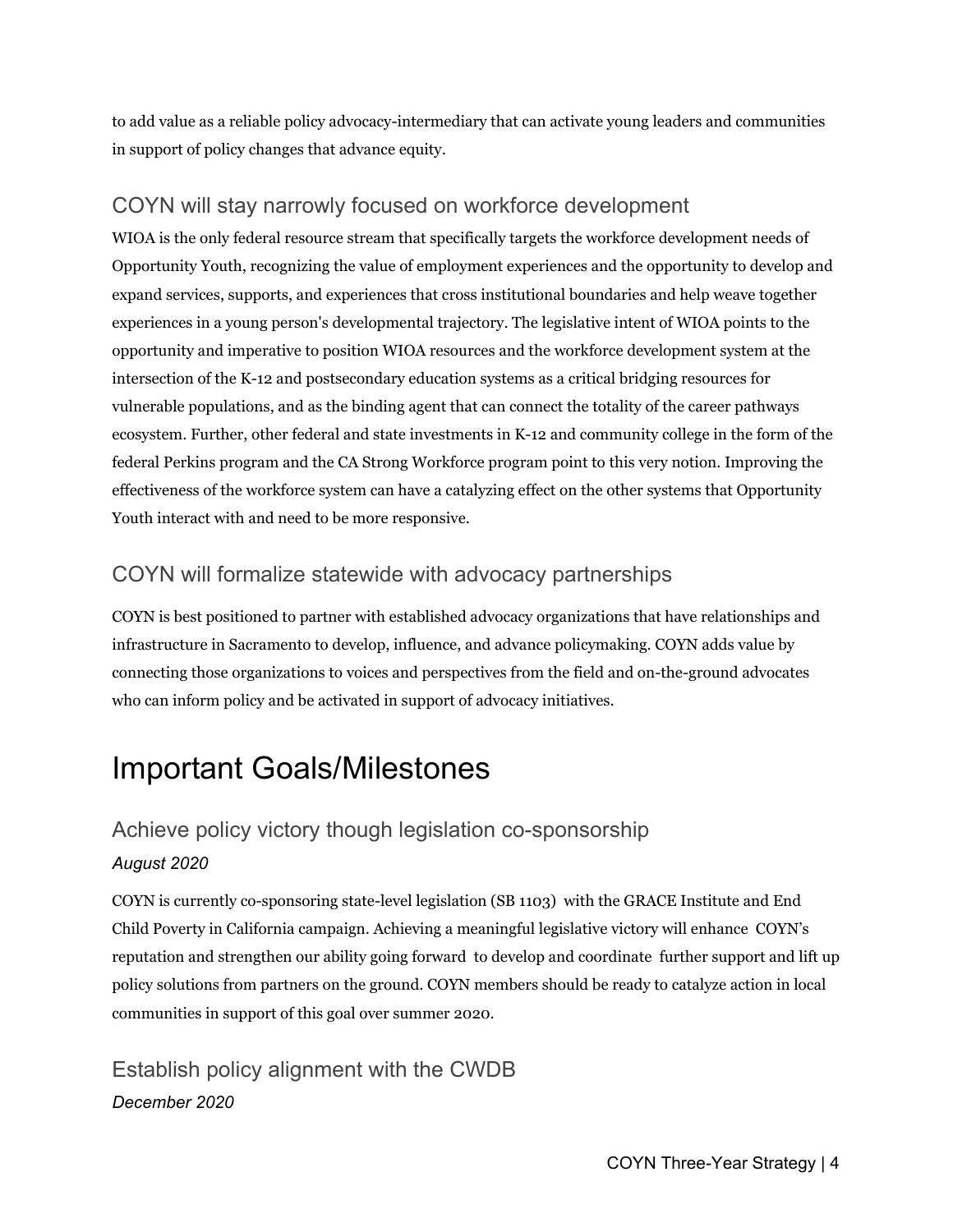Key federal resources for OY flow through the CWDB and adjacent state agencies like EDD and the community college system (in the form of Pell grants and Perkins resources). Connecting and aligning our work with the CWDB is important to ensure that COYN has a direct line to the state workforce system's policy setting and implementation oversight body. Further, the state does not have a comprehensive youth policy or plan, and thus approaches to youth services vary widely across the state with regard to implementation and impact. This creates a unique opportunity to improve the state youth workforce framework and support the dissemination and replication of best practices and innovations.

# Establish TA partnership with New Ways to Work

#### *October 2020*

COYN is not an expert in the workforce system, rather it is a connector between state policy and community collaboratives. COYN will partner with New Ways to Work to leverage their knowledge, experience, and relationships with the California workforce development system to create openings for influence and engagement with local WDBs that are meaningful and value add.

#### Co-host Sacramento advocacy day

#### *May 2021*

COYN will host an advocacy day to bring together members of the network and policy partners to build the network and the field, to advocate for OY with legislators, and to identify key policy priorities for 2021-2022.

#### Expand COYN Coalition to ten members

#### *June 2021*

COYN must increase its geographic reach if it is to be a more representative voice of OY in the state, and must link to OY coalitions in the areas of highest disconnection (Bakersfield, Fresno, Riverside County, and San Bernardino/the Inland Empire), and build engagement in the more rural north-central of the state and in Sacramento.

COYN must also connect with other existing state and regional OY coalitions. For example, the local conservation corps network, and the remnants of the YouthBuild association, as well as other youth-led groups like Opportunity Youth United.